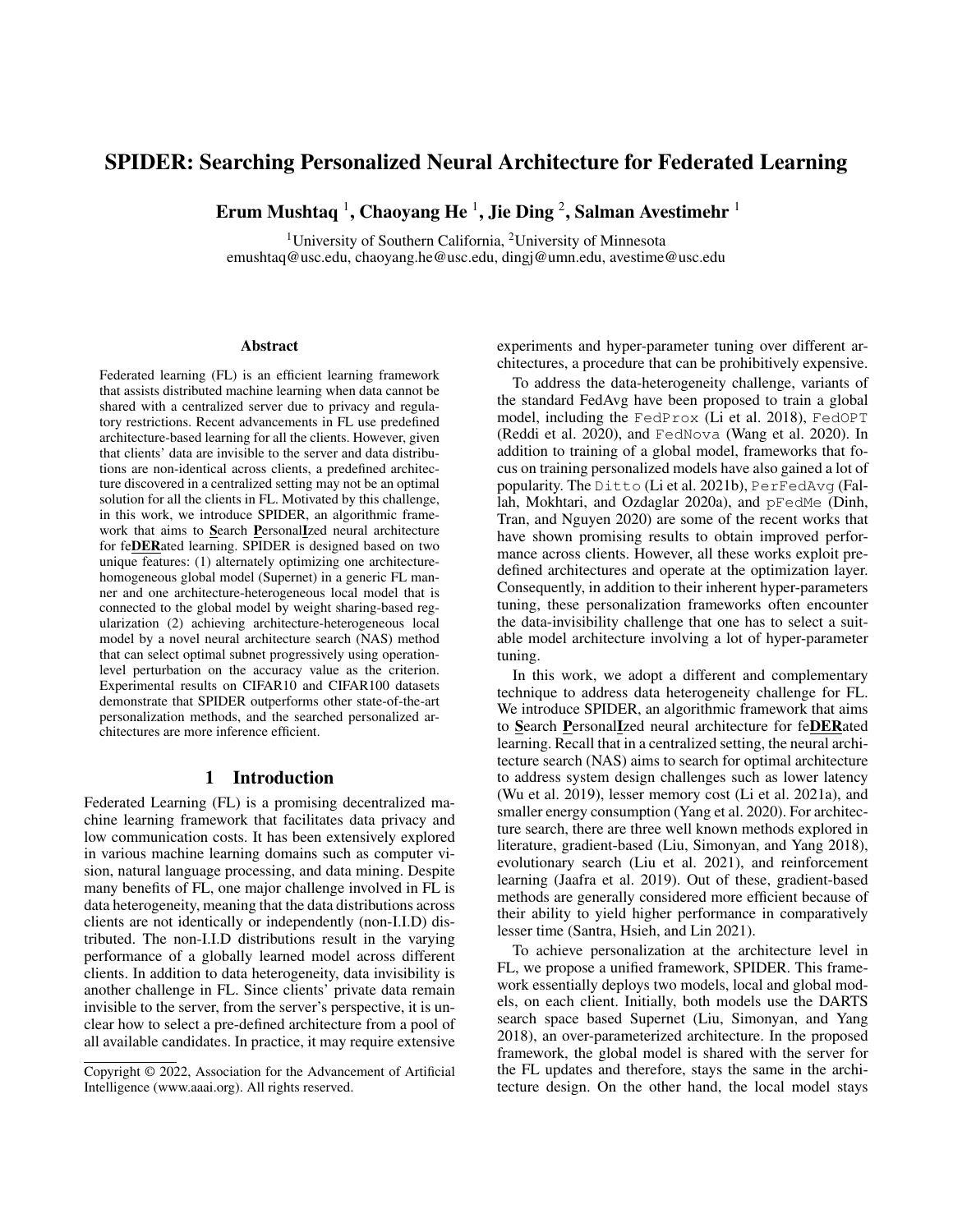completely private, and performs personalized architecture search, and therefore, gets updated. To search for the personalized child model, SPIDER deploys SPIDER-Searcher on each client's local model. The SPIDER-Searcher is built upon a well-known gradient based NAS method, named perturbation based NAS (Wang et al. 2021). The main objective of the SPIDER framework is to allow each client to search and optimize their local models using SPIDER-Searcher while benefiting from the global model. To achieve this goal, we propose an alternating bi-level optimization based SPIDER Trainer, that trains local and global models in an alternate fashion. However, the challenge here is the optimization of an evolving local model architecture while exploiting a fixed global architecture. To address this challenge, SPIDER-Trainer performs weight sharing based regularization, that regularizes the common connections between global model's Supernet and local model's child model. This aids clients to search and train heterogeneous architectures tailored for their local data distributions. In nutshell, this approach not only yields architecture personalization in FL but also facilitates model privacy (in the sense that the derived child local model is not shared with the server at all).

To evaluate the performance of the proposed algorithm, we consider a cross-silo FL setting and use Dirichlet distribution to create non-I.I.D data distribution across clients. For evaluation, we report test accuracy at each client on the 20% of training data kept as test data for each client. We show that the architecture personalization yields better results than state-of-the-art personalization algorithms based solely on the optimization layer, such as Ditto (Li et al. 2021b), perFedAvg (Fallah, Mokhtari, and Ozdaglar 2020a), and local adaptation (Cheng, Chadha, and Duchi 2021).

To summarize, the following are the key contributions of our work.

- We propose and formulate a personalized neural architecture search framework for FL named SPIDER, from a perspective complementary to the state-of-the-arts to address data heterogeneity challenges in FL.
- SPIDER is designed based on two unique features: (1) maintaining two models at each client, one to communicate with the server and the other to perform a local progressive search, and (2) operating local search and training at each client by an alternating bilevel optimization and weight sharing-based regularization along the FL updates.
- We run extensive experiments to demonstrate the benefit of SPIDER compared with state-of-the-art personalized FL approaches such as Ditto (Li et al. 2021b), perFedAvg (Fallah, Mokhtari, and Ozdaglar 2020a) and Local Adaptation (Cheng, Chadha, and Duchi 2021). In particular on CIFAR10 dataset with heterogeneous distribution we demonstrate an increase of the average local accuracy by 2.8%, 1.7%, and 5.5%, over Ditto, PerFedAvg, and Local Adaption, respectively.
- We also demonstrate that SPIDER learns smaller personalized architectures of average size around 14MB, which is three times smaller than a pre-defined architecture Resnet18 (of size 44MB).

## 2 Related Works

Heterogeneous Neural Architecture for FL Heterogeneous neural architecture is one way to personalize the model in FL. For personalization, the primal-dual framework (Smith et al. 2017a), clustering (Sattler, Müller, and Samek 2020), fine-tuning with transfer learning (Yu, Bagdasaryan, and Shmatikov 2020a), meta-learning (Fallah, Mokhtari, and Ozdaglar 2020a), regularization-based method (Hanzely and Richtárik 2020; Li et al. 2021b) are among the popular methods explored in the FL literature. Although these techniques achieve improved personalized performance, all of them use a pre-defined architecture for each client. HeteroFL (Diao, Ding, and Tarokh 2020) is a recent work that accomplishes the aggregation of heterogeneous models by assigning sub-parts of the global model based on their computation budget and aggregating the parameters common between different clients. Another work (Lin et al. 2020a) accomplishes this task by forming clusters of clients of the same model and allowing for heterogeneous models across clusters. On the server-side, the aggregation is based on cluster-wise aggregation followed by a knowledge distillation from the aggregated models into the global model. Given data invisibility in FL, deciding which predefined architecture would work for which client is a challenging task and requires exploration. As such, our proposed method aims to achieve personalized architecture automatically.

Neural Architecture Search for FL Neural Architecture Search (NAS) has gained momentum in recent literature to search for a global model in a federated setting. FedNAS (He, Annavaram, and Avestimehr 2020a) explores the compatibility of MileNAS solver with Fed averaging algorithm to search for a global model. Direct Federated NAS (Hu et al. 2020) is another work in this direction that explores the compatibility of a one-shot NAS method, DSNAS (Hu et al. 2020), with Fed averaging algorithm with the same application, in search of a global model. (Zhu and Jin 2021) uses evolutionary NAS to design a master (global) model. (Singh et al. 2020) explores the concept of differential privacy using DARTs solver (Liu, Simonyan, and Yang 2018) to explore the trade-off between accuracy and privacy of a global model. (Xu et al. 2020) starts with a pre-trained handcraft model and continues pruning the model until it satisfies the efficiency budget. Where all these models search for a unified global model, a key distinction of our work with these works is that we aim to search for a personalized model for each client.

# 3 Preliminaries, Motivation, and Design Goals

In this section, we introduce the state-of-the-art methods for personalized federated learning, discuss the motivation for personalizing model architectures, and summarize our design goals.

Personalized Federated Learning A natural formulation of FL is to assume that among  $K$  distinct clients, each client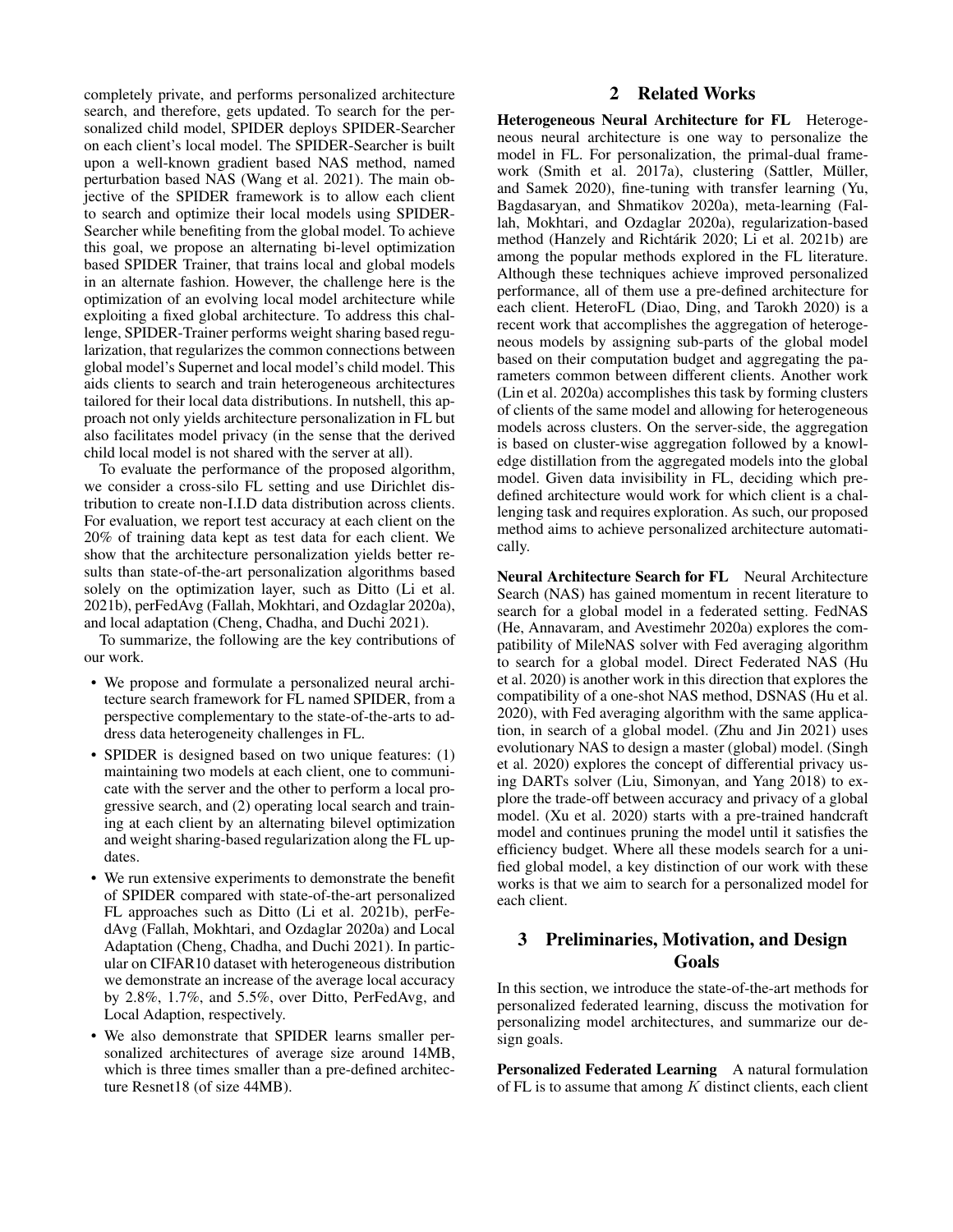$k$  has its own distribution  $P_i$ , draws data observations (samples) from  $P_i$ , and aims to solve a supervised learning task (e.g., image classification) by optimizing a global model  $w$ with other clients collaboratively. At a high-level abstraction, the optimization objective is then defined as:

$$
\min_{w^*} G\left(F_1(w), ..., F_K(w)\right),\tag{1}
$$

where  $F_k(w)$  measures the performance of the model global  $w$  on the private dataset at client  $k$  (local objective), and  $G$  is the global model aggregation function that aggregates each client's local objectives. For example, for FedAvg, G(.) would be weighted aggregation of the local objectives,  $\sum_{k=1}^{K} p_k F_k(w)$ , where  $\sum_{k=1}^{K} p_k = 1$ .

However, as distributions across individual clients are typically heterogeneous (i.e., non-I.I.D.), there is a growing line of research that advocates to reformulate FL as a personalization framework, dubbed as personalized FL (PFL). In PFL, the objective is redirected to find a personalized model  $v_k$  for device k that performs well on the local data distribution:

$$
\min_{v_1^*,...,v_K^*} (F_1(v_1),...,F_K(v_K)),
$$
\n(2)

To solve this challenging problem, various PFL methods are proposed, including FedAvg with local adaptation (Local-FL) (Cheng, Chadha, and Duchi 2021; Yu, Bagdasaryan, and Shmatikov 2020b; Wang et al. 2019), MAMLbased PFL (MAML-FL) (Fallah, Mokhtari, and Ozdaglar 2020b; Jiang et al. 2019), clustered FL (CFL) (Ghosh et al. 2020; Sattler, Müller, and Samek 2021), personalized layerbased FL (PL-FL) (Liang et al. 2020), federated multitask learning (FMTL) (Smith et al. 2017b), and knowledge distillation (KD) (Lin et al. 2020b; He, Annavaram, and Avestimehr 2020b).

Motivation for Neural Architecture Personalization Distinct from these existing works on PFL, we propose a new approach to instead personalize model architecture at each client. We are motivated by three key potential benefits. First, the searched architecture at each client is expected to fit its own distinct distribution, which has the potential to provide substantial improvement over the existing PFL baselines that only personalize model weights. Second, a personalized architecture search can result in a more compressed model at each client that will reduce inference latency and efficiency. Third, a personalized architecture search allows the clients to even keep their local model architectures private in a sense the server and other clients neither know the architecture nor the weights of that architecture. This further enhances the privacy guarantees of FL and is helpful in business cases that each client hopes to also protect its model architecture.

Design Goals Our goal is to enable personalized neural architecture search for all clients in FL. In this context, the limitation of existing personalized FL methods is obvious: Local-FL and MAML-FL need every client to have the same architecture to perform local adaptations; In CFL, the clustering step requires all clients to share a homogeneous model

architecture; PL-FL can only obtain heterogeneous architectures for a small portion of personalized layers, but it does not provide an architecture-agnostic method to determine the boundary of personalized layers in an automated mechanism; FMTL is a regularization-based method which cannot perform regularization when architectures are heterogeneous across clients; KD has an unrealistic assumption that the server has enough public dataset as the auxiliary data for knowledge distillation. In addition, an ideal FL framework for deployment is the one that can jointly optimize the inference latency/efficiency during training. However, after federated training, none of these PFL clearly specify the method for efficient inference. An additional model compression procedure (e.g., pruning or KD-based) may be required, but it is impractical to perform a remote model compression client by client.

To avoid these limitations, our goal is to design an architecture-personalized FL framework with the following requirements:

- R1: *allowing heterogeneous architectures for all clients*, which can capture fine-grained data heterogeneity;
- R2: *searching and personalizing the entire architecture space*, to avoid the heuristic search for the boundary of personalized layers;
- R3: *requiring no auxiliary data at the client- or serverside (unlike knowledge distillation-based PFL)*;
- R4: *resulting in models with practical inference latency and efficiency*, to avoid the need for an additional model compression procedure at each client.

We now introduce SPIDER that meets the above requirements in a unified framework.

## 4 Methodology: SPIDER

#### 4.1 Overview

The overall framework of SPIDER is illustrated in Figure 1. Essentially, each client maintains two models in this framework: one architecture-homogeneous global model for collaborative training with other clients, and one architectureheterogeneous local model that initially shares the same super architecture space as the global model. At a high-level, SPIDER is formulated as an architecture-personalized bi-level optimization problem (Section 4.2) and proposes the solver as the orchestration of SPIDER Trainer (Section 4.3) and SPIDER-Searcher (Section 4.4). SPIDER Trainer is an architecture-personalized training framework that can collaboratively train heterogeneous neural architectures across clients.

To allow federated training on the expected heterogeneous local architectures, it enables regularization between an arbitrary personalized architecture and the global model via weight sharing. With this support, SPIDER-Searcher is designed to *dynamically adjust the architecture of each client's local model on the way*. To search a personalized architecture for the local data distribution of each client, SPIDER-Searcher is built on a novel neural architecture search (NAS) method that searches optimal local Subnet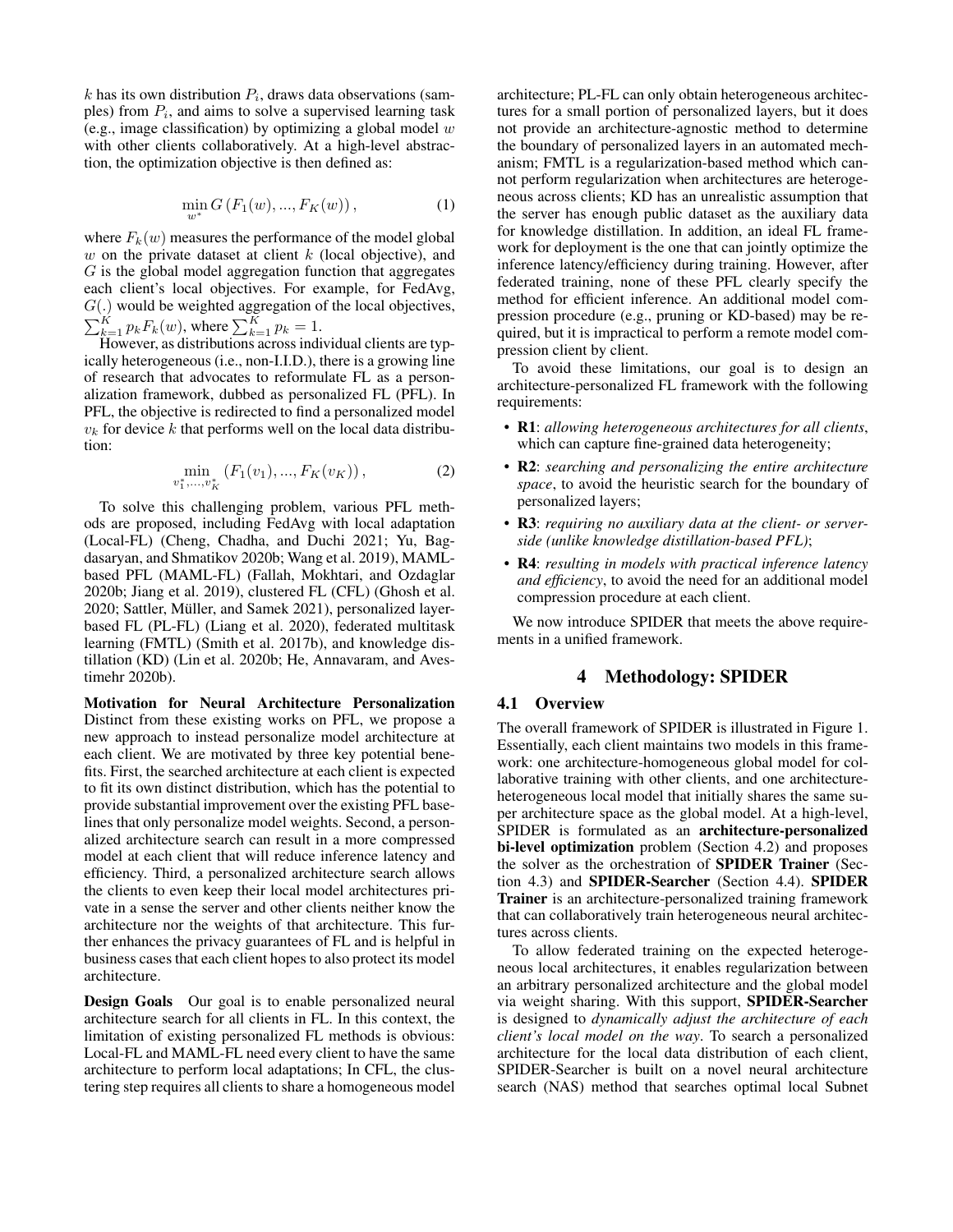

Figure 1: Illustration of SPIDER framework. SPIDER weaves (searches) a different web (neural architecture) for each client.

progressively using operation-level perturbation on the accuracy value as the criterion. Overall, each client's local model goes through three phases (also shown in Figure 1): pre-training to warm up the initial local model, progressive neural architecture search, and final training of the searched architecture-personalized model.

SPIDER can meet the design goals R1-R4 introduced in Section 3 because 1) each client performs independent architecture personalization with its own private data  $(R1)$ , 2) the search space is not restricted to a portion of the model (R2), 3) no auxiliary data is used to assist the search and train process (R3), and 4) progressive operation selection gradually reduces the number of candidate architectures, leading to a sparse and efficient model for inference (R4).

### 4.2 SPIDER Formulation: Architecture-personalized Bi-level **Optimization**

SPIDER aims to personalize (weave) a different neural architecture (web) for each client. To generate heterogeneous architectures across clients, we use two models, a local model  $(a_k)$  and a global model (Supernet A), at each client and formulate SPIDER as an architecture-personalized bilevel optimization problem for each client  $k \in [K]$ :

$$
\min_{v_k, a_k \subseteq \mathcal{A}} F_k(v_k, a_k; w^*, \mathcal{A})
$$
\n
$$
\text{s.t.} \quad w^* \in \arg\min_{w} G\left(F_1(w, \mathcal{A}), ..., F_K(w, \mathcal{A})\right),
$$
\n
$$
\tag{4}
$$

where  $F_k$  is the local objective of the client k; w,  $v_k$ , and  $a_k$ are all learnable parameters;  $w$  denotes the parameter of the global model architecture  $A, v_k$  is the weight parameter of the local personalized architecture  $a_k$  of the client k. Here,  $a_k$  is a child neural architecture of a Supernet A, denoted by  $a_k \subseteq A$ . Note that in Eq.(4), we aim to learn a global model  $A$  in a federated learning setting, which formulates our outer optimization. However, in the inner optimization

given in Eq.(3), the objective of each client is to optimize its local model's architecture  $a_k$  and its associated parameters  $v_k$  while benefiting from the global model  $w^*$ .

Definition of Supernet  $A$  and Child Neural Architecture  $a_k$ . As a tractable, yet general case study, SPIDER reuses the DARTS architecture space as Supernet  $A$ : there are 8 cells, and each cell consists of multiple edges; each edge connects two intermediate representations (node) by a mixture of multiple operations frequently used in various modern CNNs (e.g., sep convolution 3x3, sep convolution 5x5, dil convolution 3x3, skip connection, max pool 3x3, avg pool 3x3); the mixture uses softmax over all possible operations to relax the categorical discrete candidate to a continuous search space. More precisely,  $A$  contains a set of edges  $\{e_1, ..., e_E\}$ , and each edge e has multiple operations  $\{o_1, ..., o_O\}$ . Based on this definition,  $a_k$  maintains the operation-level granularity:  $a_k$ 's edge set space is a subset of  $A$ 's edge set space, and the operation set in  $a_k$ 's each edge may also be a subset space.

The difficulty of jointly optimizing the architecture  $a_k$ and related weight parameters  $v_k$  The key difference of our formulation from existing bi-level optimization for FL (e.g., (Li et al. 2021b)) is that in our case,  $a_k$  is also a learnable parameter (Eq.(3)). We assume each client can have an evolving architecture  $a_k$ , i.e., Eq.(3) has to optimize the architecture  $a_k$  and its related weight parameters  $v_k$  jointly, while using complete Supernet-based global model weights, w. SPIDER addresses this challenge by the orchestration of SPIDER-Trainer and SPIDER-Searcher.

### 4.3 SPIDER Trainer: Federated Training on Heterogeneous Architectures

In this section, we describe SPIDER trainer, an architecturepersonalized training framework that can collaboratively train heterogeneous neural architectures across clients.

To clearly show how SPIDER handles the optimization difficulty of Eq.(3), we first downgrade the objective to the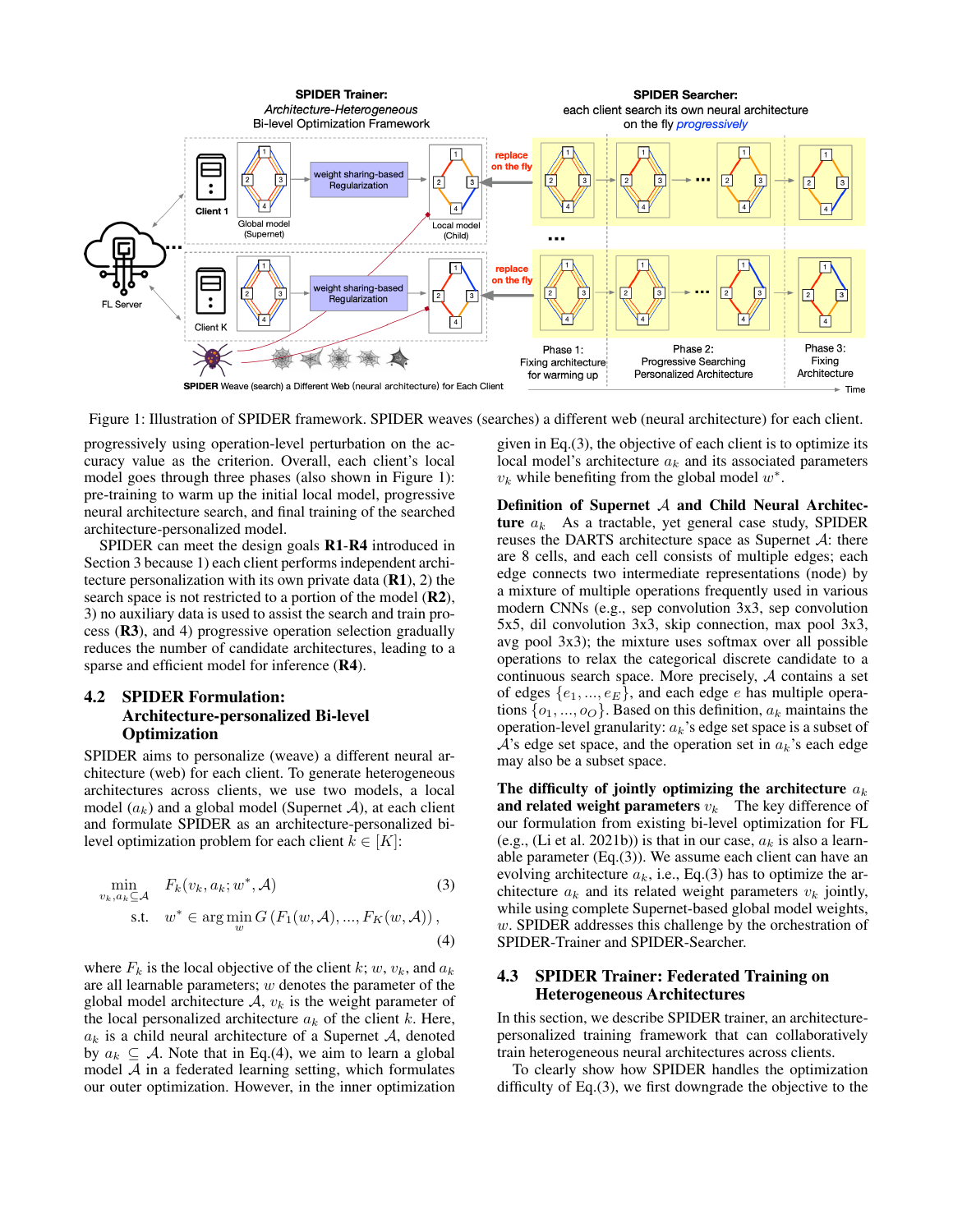case that all clients use *predefined* (fixed) heterogeneous architectures (derived from the Supernet  $A$ ). More specially, we reduce the aforementioned optimization framework in Eq.(3) and Eq.(4) to the following:

$$
\min_{v_k} \quad h_k(v_k, a_k; w^*, \mathcal{A}) = F_k(v_k) + \frac{\lambda}{2} ||v_k - w^*_{share}||^2
$$
\n(5)

s.t.  $w^* \in \arg\min_{w} G(F_1(w, A), ..., F_K(w, A)),$  (6) where local model's weights  $v_k$  are regularized towards the

global model  $w^*_{share}$ , where  $w^*_{share} = w^* \odot a_k$  (i.e., only using the weight parameters of the operation set space overlapping (sharing) with  $a_k$ ). Also,  $\lambda$  is the regularization hyperparameter. Note that, now, only  $v_k$  needs to be optimized in Eq.5, while  $a_k$  is fixed during the optimization.

We then solve Eq.5 and Eq.6 alternately. We summarize this optimization procedure as SPIDER-Trainer with a detailed pseudo code illustrated in Algorithm 1. In this algorithm, we can note that the global model (line #12) and the local model (line #14) are updated alternately. The strength of this algorithm lies in its elaborate design, which provides the following key benefits:

## Algorithm 1: SPIDER Trainer

1: **Initialization:** initialize  $K$  clients with the  $k$ -th client has a global model  $w_k$  using Supernet A, and a local model  $v_k$  using subnet  $a_k$  (set  $a_k = A$  at the begining); E is the number of local epochs;  $T$  is the number of rounds;  $T_s$  number of rounds to start search;  $\tau$  is the recovery periods in the units of rounds. 2: Server executes:

```
3: for each round t = 0, 1, 2, ..., T - 1 do
 4: for each client k in parallel do
 5: w_k^{t+1} \leftarrow \text{ClientLocalSearch}(k, w^t, t)6: end for
 7: w^{t+1} \leftarrow \sum_{k=1}^K \frac{N_k}{N} w_k^{t+1}8: end for
 9:
10: function ClientLocalSearch(k, w<sup>t</sup>, t): // Run on client k
11: for e in epoch do
12: for minibatch in training and validation data do
13:t_k^t = \mathbf{ProgressiveNAS}(a_k^t, T_s, \tau, t)14: Update Global model: w^{t+1} = w^t - \eta_w \nabla_{wk}^{\text{tr}}(w^t)15:t^{t+1}_{share} = w^{t+1} \odot a_k^t //weight sharing
16: Update Local Model: v_k^{t+1} = v\begin{array}{cc} t & - \end{array}\eta_v\left(\nabla^{\mathrm{tr}}_{vk}(v^t_k) + \gamma (v^t_k - w^{t+1}_{share})\right)17: end for
18: end for
19: return w to server
```
(1) Enabling regularization between an arbitrary personalized architecture and the global model Most importantly, SPIDER-Trainer connects each personalized model with the global model by enabling the regularization between two different architectures: an arbitrary personalized architecture for the local model  $a_k$  of client k and the global model with Supernet  $A$ . This is done by weight sharing. More specially, in Eq.6,  $w_{share}^* = w^* \odot a_k$ , which provides us the global model's weight parameters for the

connections/edges common between the child neural architecture  $a_k$  and the global model's Supernet A.  $w_{share}^*$  is essentially used to regularize a subnet  $(a_k)$  model parameters  $v_k$  towards the global model shared/common parameters  $w^*_{share}$ , as shown in Eq. 6.

(2) Avoiding heterogeneous aggregation SPIDER-Trainer avoids the aggregation of heterogeneous model architectures at the server side. As such, no sophisticated and unstable aggregation methods are required (e.g., masking, knowledge distillation (Lin et al. 2020b), etc.), and it is flexible to use other aggregation methods beyond FedAvg (e.g., (Karimireddy et al. 2020; Reddi et al. 2021)) to update the global model.

(3) Enabling architecture privacy In this algorithm, only the global model is transmitted between the client and the server. This enables architecture privacy because each client's architecture is hidden from server and other clients.

(4) Potential robustness to adversarial attacks weight sharing-based regularization not only yields the benefit of personalization in FL, but also makes the FL framework more robust to adversarial attacks. Its robustness advantage comes from its ability to keep the local model private and regularizing towards the global model based on its regularization parameter, as show before by architecturehomogeneous bi-level optimization (Li et al. 2021b).

#### 4.4 SPIDER-Searcher: Personalizing **Architecture**

Although SPIDER trainer is able to collaboratively train heterogeneous architectures, manual design of the architecture for each client is impractical or suboptimal. As such, we further add a neural architecture search (NAS) component, SPIDER-Searcher, in Algorithm 1 (line #11) to adapt  $a_k$  to its local data distribution in a progressive manner. We now present the details of SPIDER-Searcher.

Progressive Neural Architecture Search Essentially, SPIDER-Searcher dynamically changes the architecture of  $a_k$  during the entire federated training process. This is feasible because the weight sharing-based regularization can handle an arbitrary personalized architecture (introduced in Section 4.3). Due to this characteristic, SPIDER-Searcher can search  $a_k$  in a progressive manner (shown in Figure 1): **Phase 1:** At the beginning,  $a_k$  is set equal to Supernet A. The intention of SPIDER-Searcher in this phase is to warm up the training of the initial  $a_k$  so it does not change  $a_k$ for a few rounds; Phase 2: After warming up, SPIDER-Searcher performs edge-by-edge search gradually. In each edge search, only the operation with the highest impact to the accuracy is kept. It also uses a few rounds of training as a recovery time before proceeding the next round of search. This process continues until all edges finish searching; Phase 3: After all edges finish searching, SPIDER-Searcher does not change  $a_k$ . This serves as a final training of the searched architecture-personalized model. This threephase procedure is summarized as Algorithm 2. Now, we proceed to elaborate how we calculate the impact of an operation on the Supernet.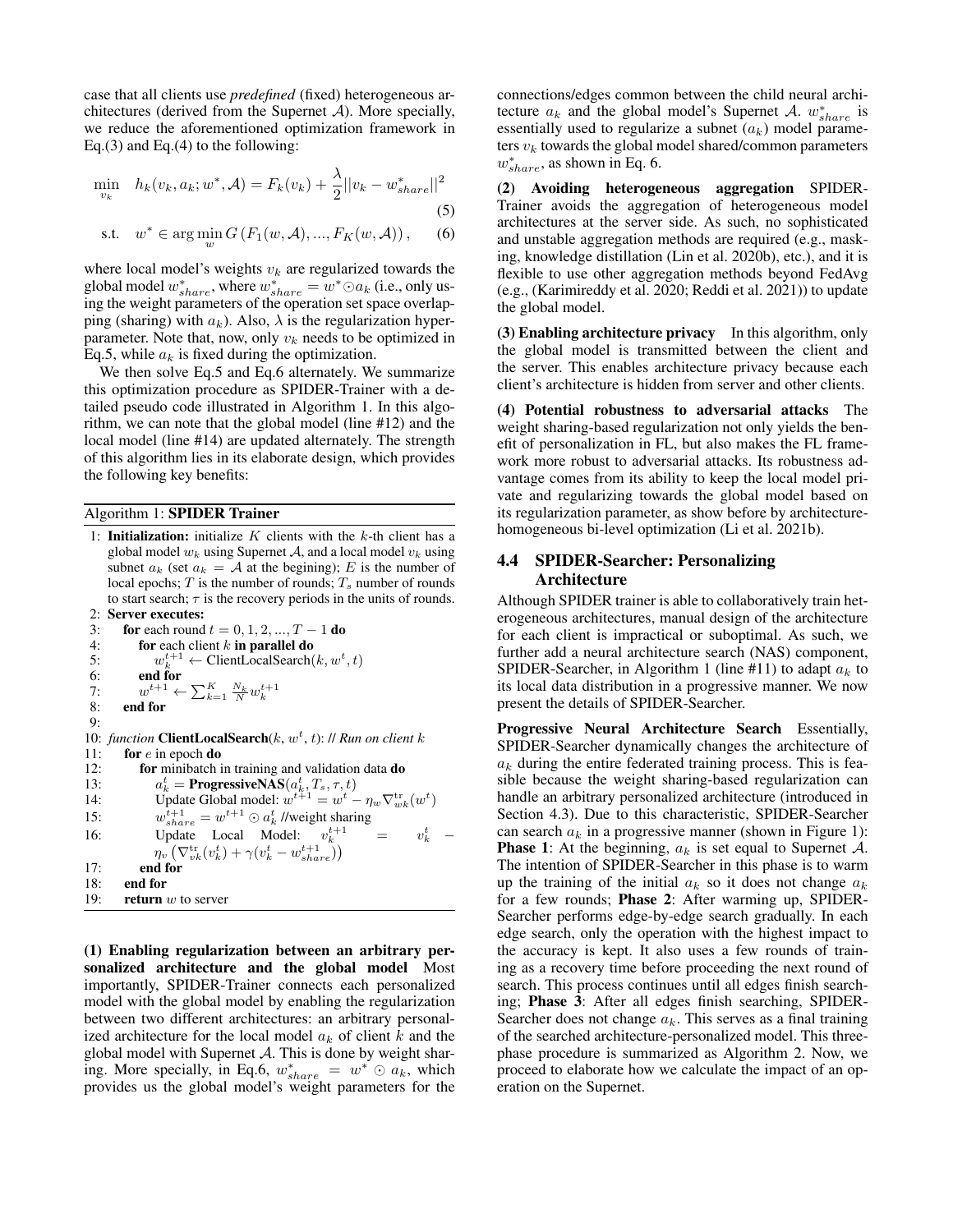#### Algorithm 2: SPIDER-Searcher

- 1: **Search Space:** in the architecture  $a_k^t \subseteq A$ ,  $\mathcal{E}$  is the super set of all edges  $\{e_1, ..., e_E\}, \mathcal{E}_s$  is the remaining subset of edges that have not been searched, and each edge  $e$  has multiple operations  $\{o_1, ..., o_O\}$ .
- 2: *function* **ProgressiveNAS**( $a_k$ ,  $T_s$ ,  $\tau$ , t)<br>3: **if**  $t > T_s$  and  $t \% \tau == 0$  and LEN( $\&$
- if  $t \geq T_s$  and  $t \% \tau == 0$  and  $LEN(\mathcal{E}_s) > 0$  then
- 4:  $e_i = \text{RANDOM}(\mathcal{E})$  // random selection
- 5: // searching without training
- 6: for all operation  $o_j$  on edge  $e_i$  do
- 7: evaluate validation accuracy of  $a_k^t$  when  $o_j$  is removed $(ACC_{\setminus o})$
- 8: end for
- 9: in  $e_i$ , keep only one operation corresponding to the lowest value of  $(ACC_{\setminus o})$ , i.e., highest impact.
- 10: remove  $e_i$  from  $\mathcal E$
- 11: **else**
- 12: return  $a_k^t$  directly
- $13:$  end if
- 14: **return** updated  $a_k^t$  after selection

Operation-level perturbation-based selection In phase 2, we specify selecting the operation with the highest impact using operation-level perturbation. More specially, instead of optimizing the mixed operation architecture parameters  $\alpha$  using another bi-level optimization as DARTS (a.k.a. gradient-based search) to pick optimal operation according to magnitude of α parameters (*magnitude-based selection*), we fix a uniform distribution for  $\alpha$  and use *the impact of an operation on the local validation accuracy* (perturbation) as a criterion to search on the edge. This simplified method is much more efficient given that it only requires evaluationbased search rather than training-based search (optimizing  $\alpha$ ). In addition, it avoids inserting another bi-level optimization for NAS inside a bi-level optimization for FL, making the framework stable and easy to tune. Finally, this method avoids suboptimal architecture (Wang et al. 2021) lead by magnitude-based selection in differentiable NAS.

#### 5 Experiments

This section presents the experimental results of the proposed method, SPIDER. All our experiments are based on a non-IID data distribution among FL clients. We have used latent Dirichlet Distribution (LDA), which is a common data distribution used in FL to generate non-IID data across clients (He et al. 2020), (Yurochkin et al. 2019).

#### 5.1 Experimental Setup

Implementation and Deployment. We implement the proposed method for distributed computing with nine nodes, each equipped with a GPU. We set this as a cross-silo FL setting with one node representing the server and eight nodes representing the clients. These clients nodes can represent real-world organizations such as hospitals and clinics that aim to collaboratively search for personalized architectures for local benefits in a privacy-preserving FL manner.

Task and Dataset. We perform an image classification task on the CIFAR10 dataset that consists of 60000 32x32



(b) Image distribution per client

#### Figure 2: CIFAR10: LDA distribution

color images in 10 classes, with 6000 images per class. We generate non-IID data across clients by exploiting LDA distribution with parameter ( $\alpha = 0.2$ ) for the training data of CIFAR10. The actual data distribution has been shown in figure 2. Sub-figure 2a represents the label distribution across clients, where a darker color indicates more images of that class/label. The other sub-figure 2b represents the total number of data samples preset at each client. In addition to CIFAR10, we also present results with CIFAR100 dataset that consists of 60000 32x32 color images in 100 classes, with 600 images per class. For CIFAR100 dataset, we generate non-IID data across clients by exploiting LDA distribution with parameter ( $\alpha = 0.2$ ) for the training data of CIFAR100.

For personalized architecture experiments with SPIDER, we split the total training data samples present at each client into training (50%), validation (30%), and testing sets (20%). For other personalization schemes used for comparison, we do not need validation data. Therefore, we split the data samples of each client with training (80%) and test (20%) for a fair comparison. In addition, we fix the non-IID dataset distribution in all experiments. We also keep the data split ratio same for both CIFAR10 and CIFAR100 datasets.

#### 5.2 Results on Average Validation Accuracy

Here, we report the comparison of our proposed method, SPIDER, with the other state-of-the-art personalized methods; Ditto, perFedAvg, and Local adaptation for CIFAR10 and CIFAR100 datasets. Since these schemes use a predefined architecture, we use the Reset18 model because of its comparable model size. For CIFAR10 dataset, we also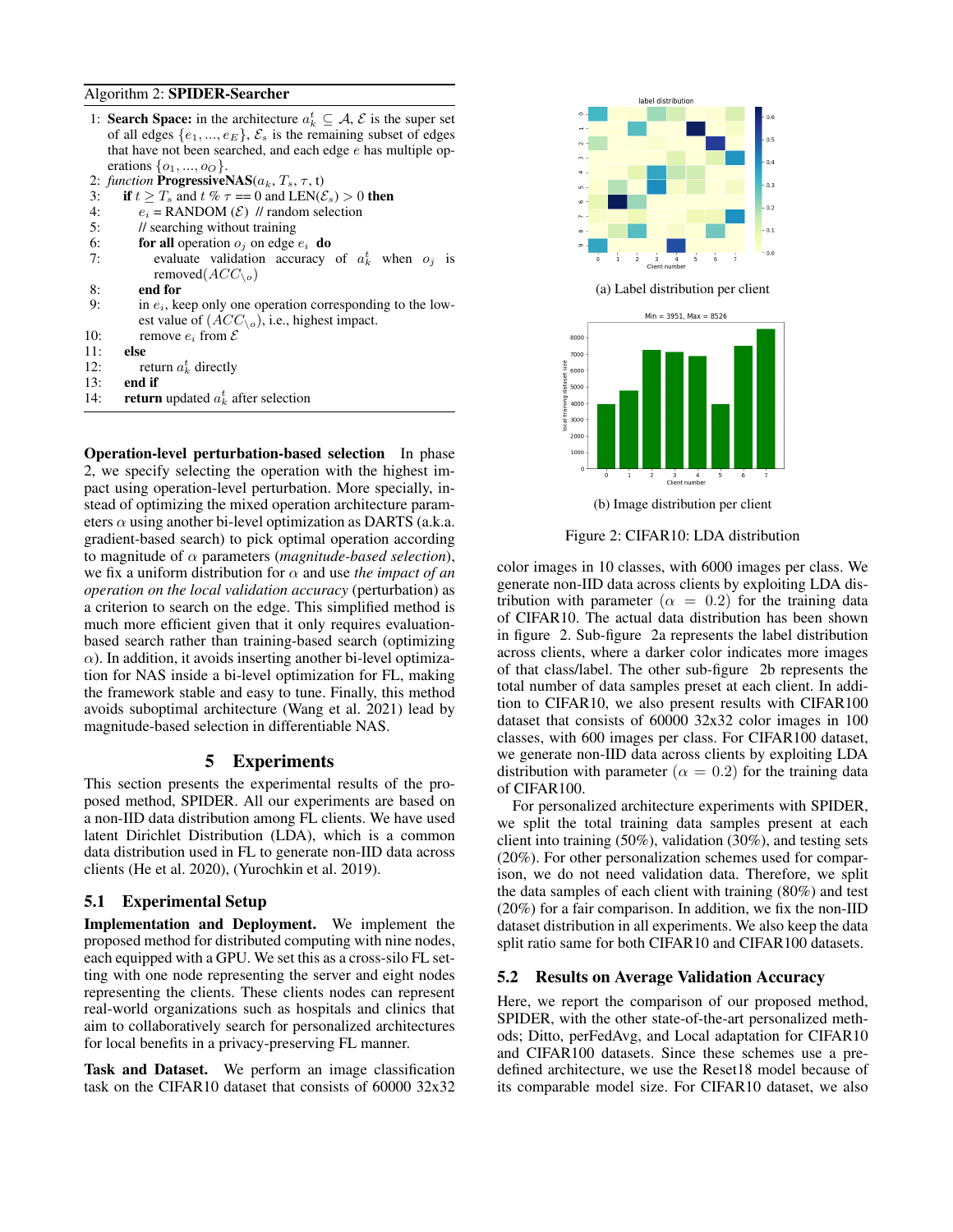

Figure 3: Comparison of our proposed SPIDER with other state-of-the-art personalization methods (Ditto, Local Adaptation, and perFedAvg) for CIFAR10 dataset. The right figure illustrates the architecture search (progressive perturbation of the Supernet) and derived child model's architecture train phase of the proposed method.

Table 1: CIFAR10 dataset - Average local validation Accuracy Comparison of SPIDER with other personalization techniques

| <b>Method</b>               | <b>Average Accuracy</b> | <b>Parameter Size</b> | <b>FLOPs</b> | <b>Estimated Model Size</b> |
|-----------------------------|-------------------------|-----------------------|--------------|-----------------------------|
| Local Adapation - Supernet  | $0.950 \pm 0.010$       | 1.9M                  | 319M         | 104MB                       |
| <b>SPIDER</b>               | $0.926 \pm 0.020$       | 345K                  | 62M          | 14MB                        |
| Local Adaptation - Resnet18 | $0.871 \pm 0.025$       | 11M                   | 76M          | 44MB                        |
| Ditto - Resnet18            | $0.898 \pm 0.026$       | 11M                   | 76M          | 44MB                        |
| perFedAvg - Resnet18        | $0.909 \pm 0.022$       | 11M                   | 76M          | 44MB                        |

explore Local adaptation with the complete Supernet. This exploration will help us investigate how much performance drop we get if we use a smaller but personalized model as compared to a locally adapted complete Supernet.

Average Accuracy for CIFAR10 dataset: In Figure 3, we report average of the validation accuracy calculated on client's test dataset using the personalized architectures for CIFAR10 dataset. The right sub-figure in Fig. 3 illustrates the comparison of the proposed method with the state-of-art methods; Ditto, Local adaptation, and perFedAvg. We note that local adaptation with Supernet provides the highest average accuracy. We expect it from the Supernet because of its 8 operations-based mixed operation formulations. This result helps us investigate the performance reduction with our proposed method. We observe that our proposed method shows a performance reduction of 2.5% in average validation accuracy with the benefit of a reduced average number of FLOPs and model size. The models we use during training are much smaller and require less memory as well as computation.

From empirical results, we observe that the proposed approach of architecture personalization outperforms the other state-of-the-art personalization methods; Ditto, perFedAvg, and Local adaptation with ResNet18 for both CIFAR10 and CIFAR100 datasets. For CIFAR10, among these personalization schemes, perFedAvg yields the highest performance.

Although in Figure 3 the performance curve is lower, it gains 90.9% accuracy around 1500 rounds. Compared with perFedAvg, we obtain 1.7% higher average accuracy. Moreover, Ditto and Local adaptation yield 89.8% and 87% average accuracy, respectively. For personalization, the standard deviation (std) is considered an important metric, as average accuracy alone may not represent fairly how well a model is performing across clients. Therefore, we also report the standard deviation for each method in Table 1. Besides the Local Adaptation with Supernet that yields 0.01 standard deviation, lowest among all, our methods yields 0.02 std and outperforms PerFedAvg (0.022), Ditto (0.026) and Local Adaptation (0.025).

Average Accuracy for CIFAR100 dataset: For CI-FAR100 dataset, we note that our method outperforms all three methods by yielding higher accuracy around 67% as shown in Figure 4 and Table 2. Similar to our observation with the CIFAR10 dataset, perFedAvg yields the second highest accuracy, 64%. We also observe that contrary to CIFAR10 results, Ditto provided the lowest performance among the three personalization methods. From personalization perspective, we observe that our method achieves the same standard deviation, 0.032, as perFedAvg. However, we achieve this standard deviation with a 3.5% higher mean validation accuracy value. The local adaptation and Ditto yield higher standard deviation, which translates to a lower per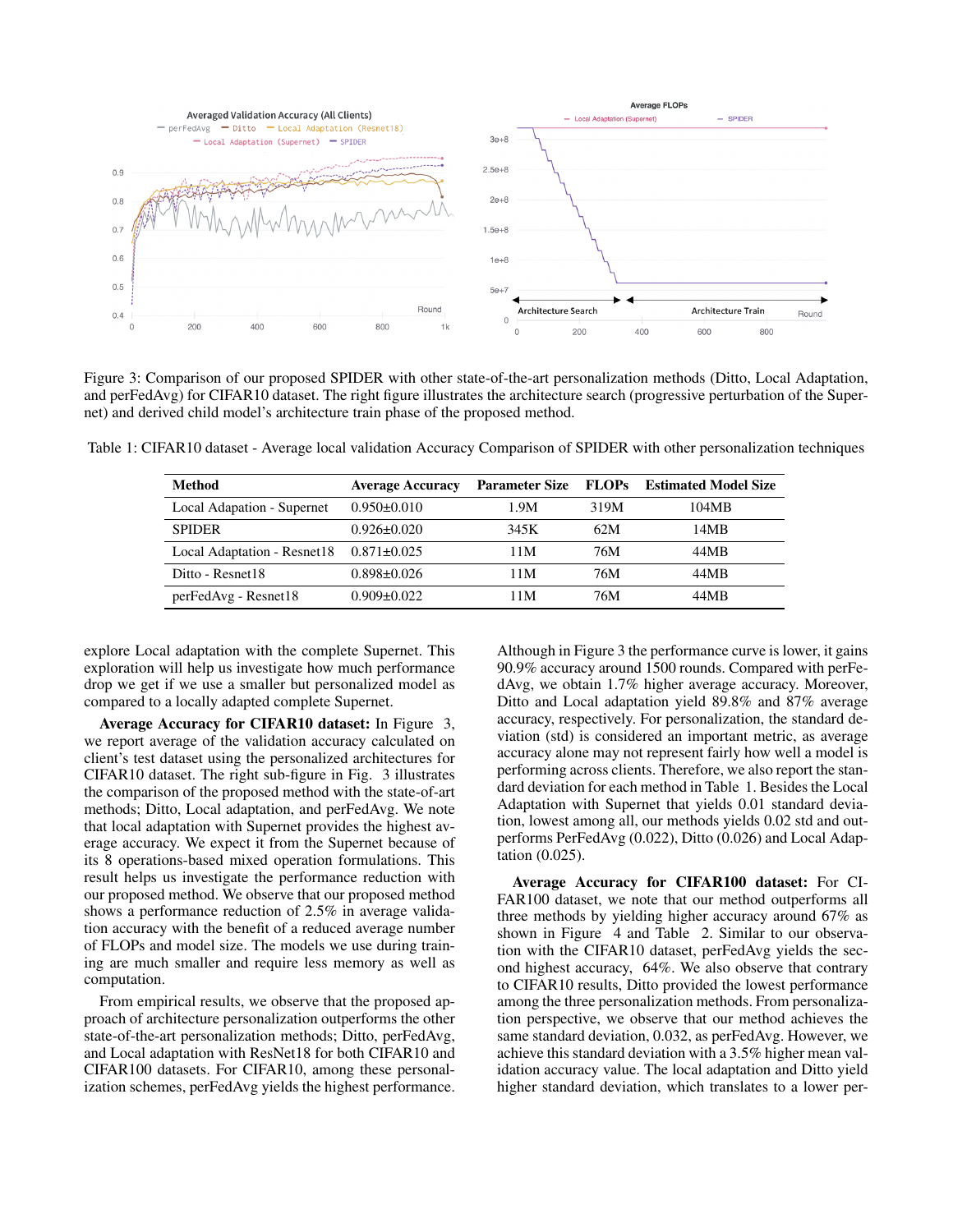Table 2: CIFAR100 dataset - Average local validation Accuracy Comparison of SPIDER with other personalization techniques

| Method                      | <b>Average Accuracy</b> |      |     | Parameter Size FLOPs Estimated Model Size |
|-----------------------------|-------------------------|------|-----|-------------------------------------------|
| <b>SPIDER</b>               | $0.6740\pm0.032$        | 392K | 64M | 16MB                                      |
| Local Adaptation - ResNet18 | $0.6115 \pm 0.033$      | 11M  | 76M | 44MB                                      |
| Ditto - ResNet18            | $0.5700 \pm 0.033$      | 11M  | 76M | 44MB                                      |
| perFedAvg - ResNet18        | $0.6390\pm0.032$        | 11M  | 76M | 44MB                                      |

sonalization (fairness) across clients.



Figure 4: This figure shows the average validation accuracy comparison between our proposed method SPIDER and the other state-of-the-art methods; perFedAvg, Ditto, and local Adaptation with CIFAR100 dataset.

#### 5.3 Results on Efficiency

Average FLOPs In figure 3, we report average flops to gauge the architecture search and train phase. Following Algorithm 1, Phase 1 continues for 60 rounds, Phase 2 for another 260 rounds, Phase 3 for next 680 rounds. We used recovery time of around 20 rounds. In centralized perturbation-based NAS (Wang et al. 2021), it was empirically found that 5 epochs are sufficient for fine-tuning the Supernet. However, from empirical results in FL, we found 20-30 communication rounds to be a reasonable number of rounds for recovery. The Average FLOPs vs. number of rounds figure illustrates the reduction in the size of computations as search proceeds. The reduction in the average size of computations has been from 319M to 62M and 64M for CIFAR10 and CIFAR100, respectively. However, for the local adaptation with Supernet, the average FLOPs remain the same. Likewise, the average parameter size drops from 1.9M to 345K and 392 with CIFAR10 and CIFAR100, respectively.

Model Size Estimated model size includes the memory size of a forward pass and parameter size of that model. It essentially corresponds to how much memory a trained model with trained weights would occupy to obtain inference. Supernet takes the highest amount of space, 104MB, ResNet18 takes 44MB, and the average model size from our

proposed method occupies 14MB and 16MB space for CI-FAR10 and CIFAR100, respectively. The reason we report this number is that even if Supernet has less parameter size, 1.9M (due to many non-parameterized operations, i.e., skip connection, max pool, avg pool), it requires a vast number of FLOPs to compute mixed operations on the feature maps of all the operations used in DARTs search space. Therefore, the estimated model size can better represent the actual memory/compute of these models. In nutshell, the proposed search yields architectures that are smaller in size and inference efficient, which can be beneficial for many business models.

#### 6 Conclusion

We proposed SPIDER, an algorithmic framework that can search personalized neural architecture for FL. SPIDER specializes a weight-sharing-based global regularization to perform progressive neural architecture search. Experimental results demonstrate that SPIDER outperforms other state-ofthe-art personalization methods, and the searched personalized architectures are more inference efficient.

#### References

Cheng, G.; Chadha, K. N.; and Duchi, J. C. 2021. Finetuning in Federated Learning: a simple but tough-to-beat baseline.

Diao, E.; Ding, J.; and Tarokh, V. 2020. HeteroFL: Computation and communication efficient federated learning for heterogeneous clients. *arXiv preprint arXiv:2010.01264*.

Dinh, C. T.; Tran, N. H.; and Nguyen, T. D. 2020. Personalized federated learning with moreau envelopes. *arXiv preprint arXiv:2006.08848*.

Fallah, A.; Mokhtari, A.; and Ozdaglar, A. 2020a. Personalized federated learning: A meta-learning approach. *arXiv preprint arXiv:2002.07948*.

Fallah, A.; Mokhtari, A.; and Ozdaglar, A. E. 2020b. Personalized Federated Learning: A Meta-Learning Approach. *ArXiv*, abs/2002.07948.

Ghosh, A.; Chung, J.; Yin, D.; and Ramchandran, K. 2020. An Efficient Framework for Clustered Federated Learning. *ArXiv*, abs/2006.04088.

Hanzely, F.; and Richtárik, P. 2020. Federated learning of a mixture of global and local models. *arXiv preprint arXiv:2002.05516*.

He, C.; Annavaram, M.; and Avestimehr, S. 2020a. Fednas: Federated deep learning via neural architecture search. *arXiv e-prints*, arXiv–2004.